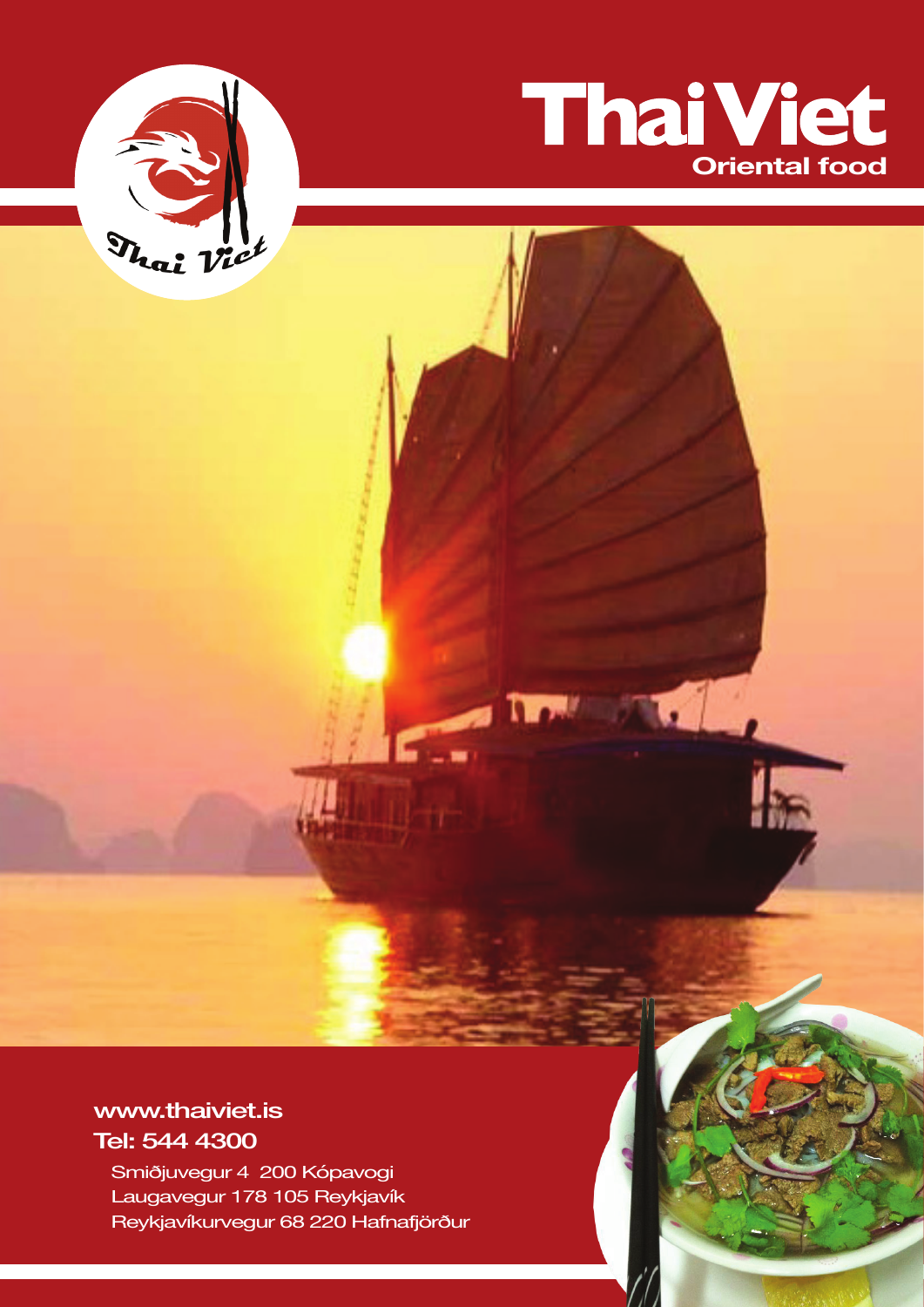

## **OUR MOST POPULAR COURSES**

| B. Kao Pad fried rice with chicken, fried egg and vegetables. Spiced lightly with chili                                                                                   |
|---------------------------------------------------------------------------------------------------------------------------------------------------------------------------|
| C. Fried rice noodles with chicken, fried egg and vegetables.<br>Fried in oyster soy Chicken 2.090,- / Pork 2.190,- / Beef 2.290,- / Lamb 2.290,-                         |
| D. Pad King<br>Pad King Thai meat course in garlic, fresh ginger, onion and oyster soy<br>Selection of meet: Chicken 2.150.- / Pork 2.300.- / Beef 2.300.- / Lamb 2.300.- |
| E. Masaman meat course Thai meat course in masaman sauce (peanut sauce) and vegetables<br>Selection of meet: Chicken 2.150.- / Pork 2.200.- / Beef 2.300.- / Lamb 2.300.- |
| F. Pad Ka Pao meat course Thai meat course with garlic, basil, chili and vegetables<br>Selection of meet: Chicken 2.150.- / Pork 2.200.- / Beef 2.300.- / Lamb 2.300.-    |
| G. Deep fried shrimps with rice and sweet and sour or curry sauce<br>1.200.7                                                                                              |
| H. Fried chicken 1/2 fried chicken with salat, dressing,                                                                                                                  |
| I. Fried egg noodles with chicken, fried egg and vegetables a la "Thai Style"                                                                                             |

## **MEAT COURSES**

### *1. Paneng*

Thai meat course in Paneng curry, coconut milk and vegetables Selection of meet: ..................................*Chicken 2.150.- / Pork 2.200.- / Beef 2.300.- / Lamb 2.300.-*

### *2. Sesam Beef*

Sesam beef with oyster- and sweet chili sauce in garlic w/ broccoli and rice noodles*...............2.300.-*

### *3. Geng curry*

Thai meat course in yellow Thai curry and coconut with rice and vegetables Selection of meet: ..................................*Chicken 2.150.- / Pork 2.200.- / Beef 2.300.- / Lamb 2.300.-*

### *4. Pad Ped Piktai*

Thai meat course in red curry, garlic, green pepper and chili with rice and vegetables Selection of meet: ..................................*Chicken 2.150.- / Pork 2.200.- / Beef 2.300.- / Lamb 2.300.-*

### *5. Beef í oyster sauce*

Beef in oyster soy sauce with garlic, pepper and vegetables *...............................................................Chicken 2.150.- / Pork 2.100.- / Beef 2.300.- / Lamb 2.300.-*

### *6. Djúpsteiktur Chicken Bentioi*

Deep fried chicken with rice and sweet and sour or curry sauce Selection of meet: .................................*Chicken 2.200.- / Pork 2.300.- / Beef 2.400.- / Lamb 2.400.-*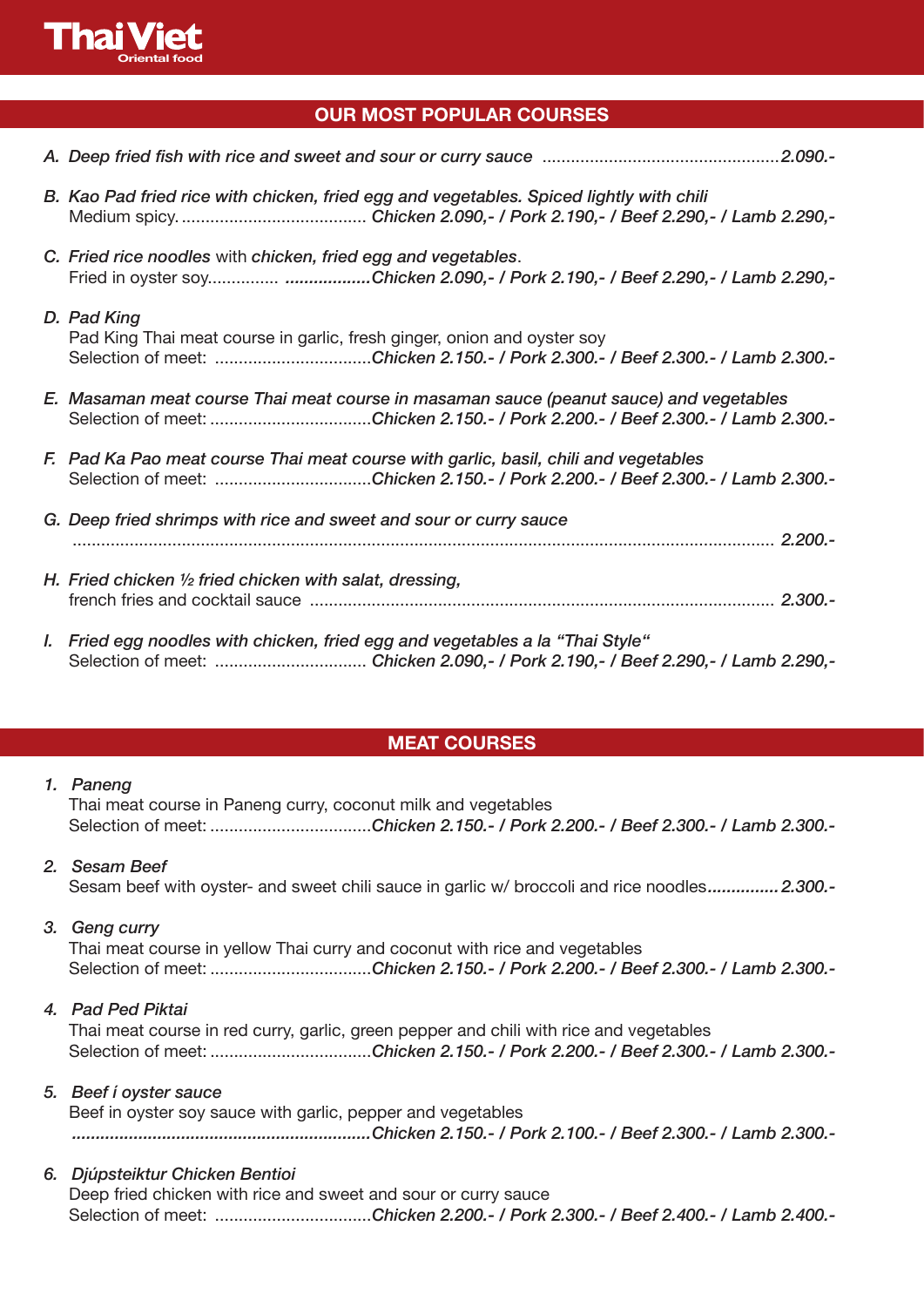

## *7. Beef in black pepper sauce* Pan fried beef in garlic, ginger and vegetables with black pepper sauce ..................................*2.300.-*

# *8. Meat with kashewnuts* Meat with kashewnuts, oystersauce, onion, carrot, leek and broccoli. Served with rice

Selection of meet: .................................*Chicken 2.150.- / Pork 2.200.- / Beef 2.300.- / Lamb 2.300.-*

### *9. Luxury Kao Pad fried rice*

With chicken, shrimps, egg and fried vegetables. Spiced light with chili Selection of meet: ............................... *Chicken 2.150,- / Pork 2.250,- / Beef 2.350,- / Lamb 2.350,-*

### *10. Pad Thai (gluten free)*

Steiktar rice noodles með sprengdu eggi og grænmeti. Val um kjúkling eða djúpsteiktar rækjur....................................................................................... *2.100.-*

# **THAI SOUPS & SPRING ROLLS**

| 11. Tom Ka                                                                                                    |  |
|---------------------------------------------------------------------------------------------------------------|--|
| 12. Tom Yam                                                                                                   |  |
| 13. Vegetarian spring rolls<br>With vermicelli noodles, carrot, cabbage and onion. Served with salad and rice |  |
| 14. Spring rolls<br>Chicken and vegetables filling with salad and rice.                                       |  |

## **SEAFOOD COURSES**

| 15. Fried Lobster                                                                                                          |  |  |
|----------------------------------------------------------------------------------------------------------------------------|--|--|
| 16. Fried noodles with seafood<br>with Oyster Sauce, Lobster, Harpfish and vegetables.                                     |  |  |
| <b>HONG KONG SPECIAL MENU</b>                                                                                              |  |  |
| 1A. Fried meat in sweet and sour<br>Onion, green and red paprika, pineapplejuice,                                          |  |  |
| 1B. Meat in brown sauce<br>Leek, carrot, ginger, oystersauce and soyasauce.  Chicken 2.150.- / Pork 2.200.- / Beef 2.300.- |  |  |
| 1C. Meat in satay<br>Onion, bambus, red and green paprika.  Chicken 2.150.- / Pork 2.200.- / Beef 2.300.-                  |  |  |